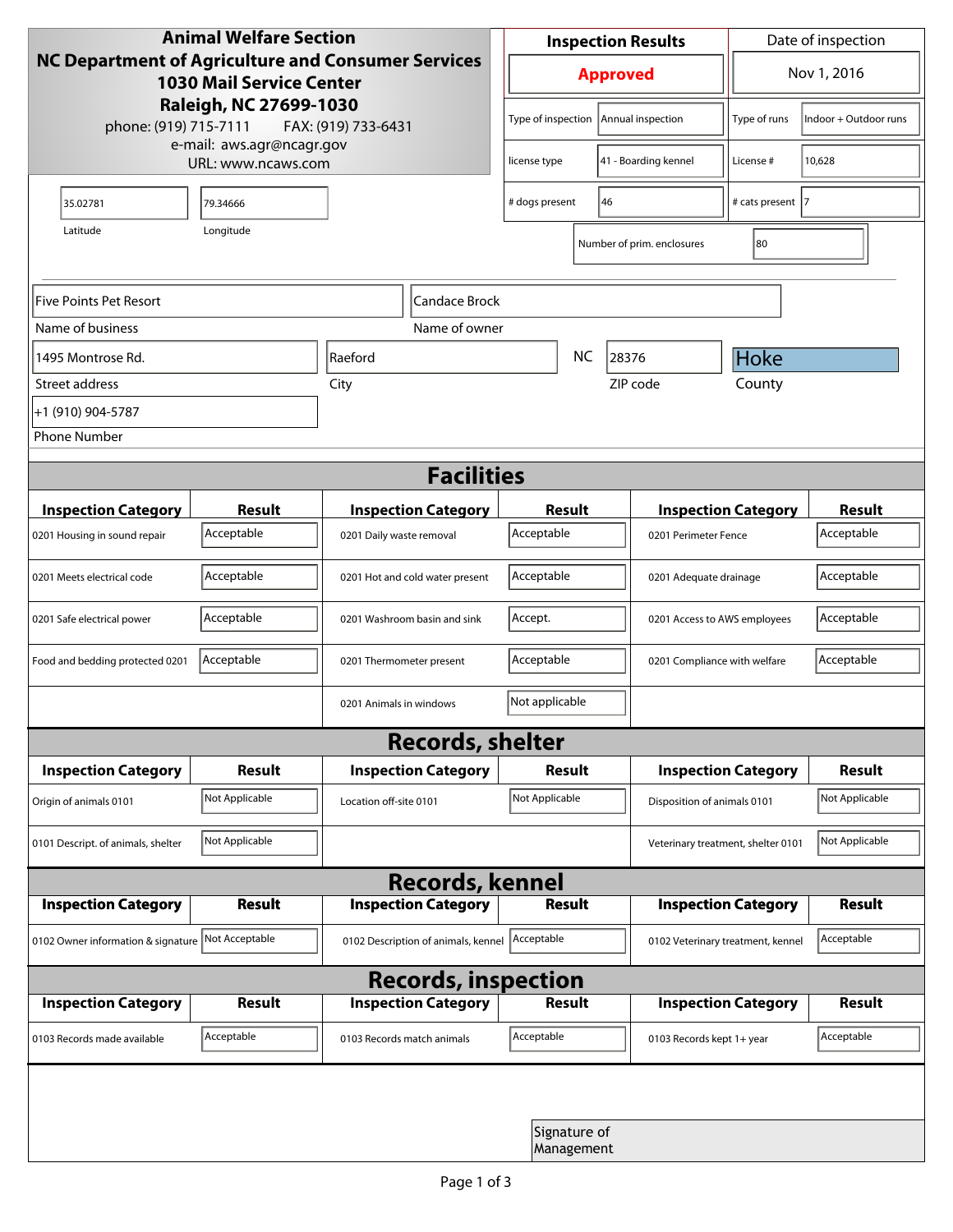| <b>Animal Welfare Section, NCDA&amp;CS</b>                  |                                                       |                                    | <b>Inspection Results</b>  |                                    | Date of inspection             |                |  |  |  |
|-------------------------------------------------------------|-------------------------------------------------------|------------------------------------|----------------------------|------------------------------------|--------------------------------|----------------|--|--|--|
| Inspection Report, continued                                |                                                       |                                    | <b>Approved</b>            |                                    | Nov 1, 2016                    |                |  |  |  |
|                                                             |                                                       |                                    |                            |                                    |                                | <b>NC</b>      |  |  |  |
|                                                             | <b>Candace Brock</b><br><b>Five Points Pet Resort</b> |                                    |                            | Raeford                            |                                |                |  |  |  |
| <b>Indoor facilities</b>                                    |                                                       |                                    |                            |                                    |                                |                |  |  |  |
| <b>Inspection Category</b>                                  | Result                                                | <b>Inspection Category</b>         | Result                     | <b>Inspection Category</b>         |                                | Result         |  |  |  |
| 0202 Ambient temperature, indoor                            | Acceptable                                            | 0202 Ventilation, indoor           | Acceptable                 | 0202 Lighting, indoor              |                                | Acceptable     |  |  |  |
| 0202 Imperv./Sanitary surf., indoor                         | Acceptable                                            | 0202 Drainage, indoor              | Acceptable                 |                                    |                                |                |  |  |  |
| <b>Outdoor facilities</b>                                   |                                                       |                                    |                            |                                    |                                |                |  |  |  |
| <b>Inspection Category</b>                                  | Result                                                | <b>Inspection Category</b>         | Result                     | <b>Inspection Category</b>         |                                | Result         |  |  |  |
| 0203 Impervious surfaces, outdoor                           | Not Acceptable                                        | 0203 Housing, 1 per animal         | Acceptable                 | 0203 Protection from elements      |                                | Acceptable     |  |  |  |
| 0203 Owner advised, outdoor                                 | Acceptable                                            | 0203 Drainage, outdoor             | Acceptable                 |                                    |                                |                |  |  |  |
| <b>Primary enclosures</b>                                   |                                                       |                                    |                            |                                    |                                |                |  |  |  |
| <b>Inspection Category</b>                                  | Result                                                | <b>Inspection Category</b>         | Result                     | <b>Inspection Category</b>         |                                | <b>Result</b>  |  |  |  |
| 0204 Drainage prev. cross contam.                           | Acceptable                                            | 0204 Fence height >= 5 feet        | Acceptable                 |                                    | 0204 1:10 ratio, person: human |                |  |  |  |
| 0204 Surf. impervious to moisture                           | Acceptable                                            | 0204 Enclosure is escape proof     | Acceptable                 | 0204 Cats, $>=$ 4 sq. ft. / adult  |                                | Acceptable     |  |  |  |
| 0204 Prevent contact with wood                              | Acceptable                                            | 0204 Solid resting surface         | Acceptable                 | 0204 Cats, $<= 12$ / enclosure     |                                | Not Applicable |  |  |  |
| 0204 Enclosures in sound repair                             | Acceptable                                            | 0204 Cats, raised resting surface  | Acceptable                 | 0204 Cats, 1 litter pan / 3 adults |                                | Acceptable     |  |  |  |
| 0204 Size of enclosure                                      | Acceptable                                            | 0204 Dogs, supervision if > 4      | Not Applicable             |                                    |                                |                |  |  |  |
|                                                             |                                                       | <b>Feeding</b>                     |                            |                                    |                                |                |  |  |  |
| <b>Inspection Category</b>                                  | <b>Result</b>                                         | <b>Inspection Category</b>         | Result                     | <b>Inspection Category</b>         |                                | <b>Result</b>  |  |  |  |
| 0205 Feeding, 1x / day, adult                               | Acceptable                                            | 0205 Feeding, 1 bowl / adult       | Acceptable                 | 0205 Feeding, commercial food      |                                | Acceptable     |  |  |  |
| 0205 Feeding, bowl in good repair                           | Acceptable                                            | 0205 Feeding, quality food         | Acceptable                 | 0205 Feeding, bowl is protected    |                                | Acceptable     |  |  |  |
| 0205 Feeding, 2x / day, young                               | Acceptable                                            |                                    |                            |                                    |                                |                |  |  |  |
|                                                             |                                                       | <b>Watering</b>                    |                            |                                    |                                |                |  |  |  |
| <b>Inspection Category</b>                                  | <b>Result</b>                                         | <b>Inspection Category</b>         | Result                     |                                    |                                |                |  |  |  |
| 0206 Watering, continuous access                            | Acceptable                                            | 0206 Watering, bowl in good repair | Acceptable                 |                                    |                                |                |  |  |  |
| <b>Sanitation/Employees/Classification &amp; Separation</b> |                                                       |                                    |                            |                                    |                                |                |  |  |  |
| <b>Inspection Category</b>                                  | <b>Result</b>                                         | <b>Inspection Category</b>         | Result                     | <b>Inspection Category</b>         |                                | <b>Result</b>  |  |  |  |
| 0207 Waste removal 2x / day                                 | Acceptable                                            | 0207 Grounds overgrown             | Acceptable                 | 0207 Young given social interact.  |                                | Not Applicable |  |  |  |
| 0207 Animals removed while clean                            | Acceptable                                            | 0207 Pest Control                  | Acceptable                 | 0207 Species separated             |                                | Acceptable     |  |  |  |
|                                                             |                                                       |                                    | Signature of<br>Management |                                    |                                |                |  |  |  |